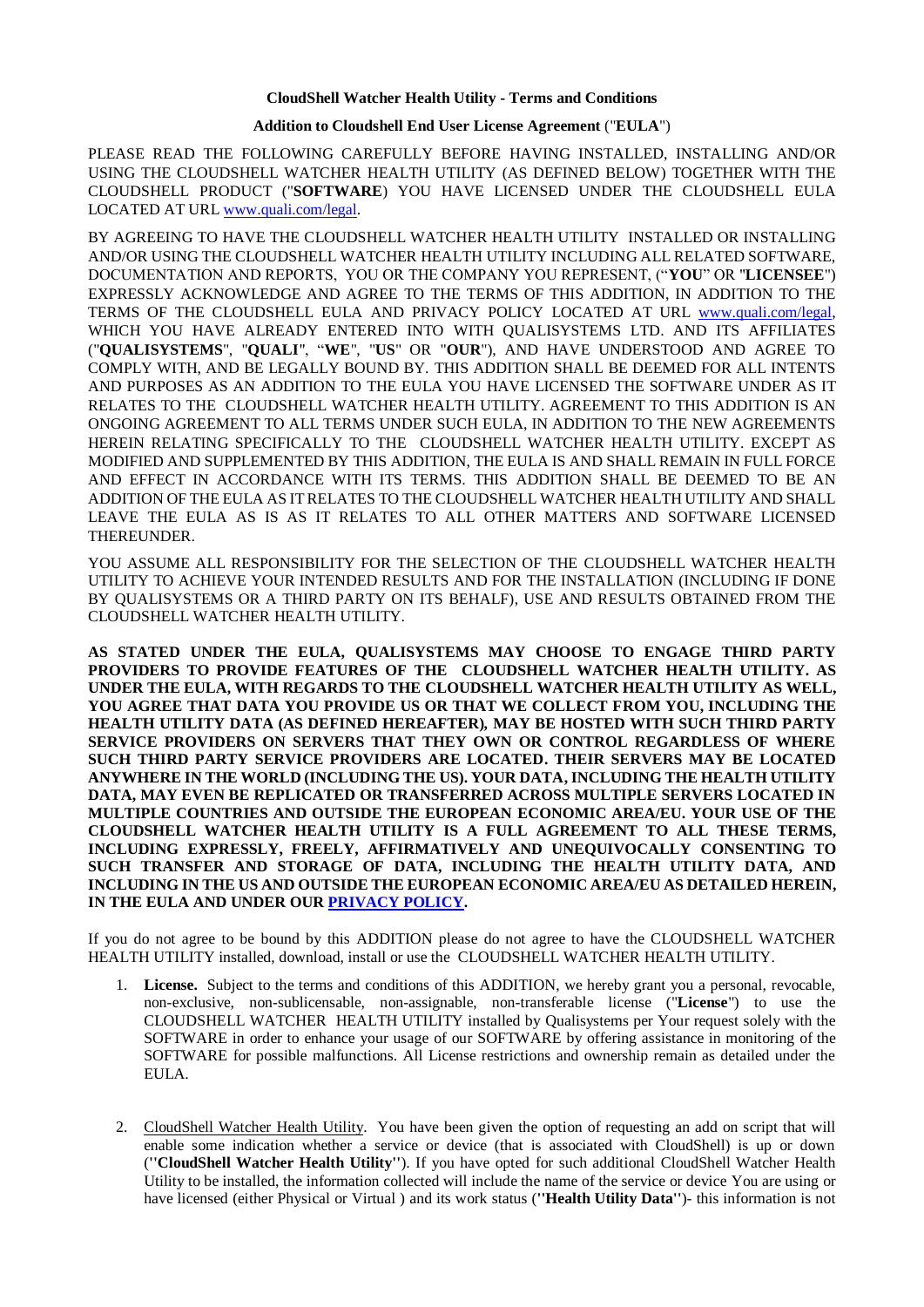related to any specific person. No customer password information, personal information or information regarding any of your content is being sent as part of the Health Utility Data.

3.

Health Utility Data and Data Access Approval. For purpose of receiving the additional benefits offered by the CLOUDSHELL WATCHER HEALTH UTILITY, it must access your CloudShell environment and provide certain information from there back to Qualisystems's cloud-based Customer Success platform. You hereby confirm that you are aware that, and provide your full consent to the CLOUDSHELL WATCHER HEALTH UTILITY connecting to your CloudShell server via API and/or other methods or by Ping/SSH and/or other methods to CloudShell related devices for the purpose of detecting Software services availability information. In addition, for the purpose of collection of the Health Utility Data the CloudShell Watcher Health Utility Watcher will send, periodically, via internet connection, the Health Utility Data to QualiSystems's dedicated Customer success service and /or storage located on the Cloud , in a secured, anonymized manner. If you wish, you also have the option to configure the CloudShell Watcher Health Utility to send the Health Utility Data via additional channels such as via an **email** or **Teams** (team collaboration applications by Microsoft), noting that sending through such additional channels and protection of data sent through such additional channels shall be at your sole risk and your sole control. You hereby confirm that you are aware that by choosing to have the CloudShell Watcher Health Utility installed, you hereby confirm and provide your full consent to such access by Qualisystems for the sole purpose of fulfilling its obligations under this ADDITION and to have the Health Utility Data sent to QualiSystems as detailed above. QualiSystems shall be entitled to make use of such Health Utility Data for and in order to enhance your usage of the Software including by offering optimization of your utilization of the Software as well as assistance in monitoring of the Software for possible malfunctions and the ongoing improvement of our products, services, and Your use abilities and subject to our current [Privacy Policy.](https://www.quali.com/qualiprivacypolicy) For the purpose of possible malfunctions detection, locally stored Health Utility Data will also be collected by QualiSystems during Service or Support request relating to the Software. The Health Utility Data will be collected by the CloudShell monitor (which is already an inherent part of CloudShell). The CloudShell monitor should be executed on the CloudShell sever and then the Health Utility Data will be packed together with the logs (which are collected by the monitor).

4. **Warranty Disclaimers.** In addition to the Warranty Disclaimers under the EULA, which will cover the CLOUDSHELL WATCHER HEALTH UTILITY as an integral part of the SOFTWARE licensed thereunder, the following Warranty disclaimers are added specifically for the CLOUDSHELL WATCHER HEALTH UTILITY:

QUALISYSTEMS DOES NOT WARRANT OR MAKE ANY REPRESENTATION THAT IT WILL CORRECT ANY ERRORS IN THE SOFTWARE, INCLUDING THOSE FOUND BY THE CLOUDSHELL WATCHER HEALTH UTILITY OR THAT THE CLOUDSHELL WATCHER HEALTH UTILITY WILL DETECT AND/OR CORRECTLY IDENTIFY, ALL ERRORS, UNAVAILABLENESS, DOWNTIMES, MISUTILIZATION OR MALFUNCTIONS.

QUALISYSTEMS DOES NOT WARRANT OR MAKE ANY REPRESENTATION REGARDING THE VERACITY OF THE REPORTS OR NOTIFICATIONS OR THAT THE REPORTS OR NOTIFICATIONS ARE COMPLETE OR ERROR-FREE. THE REPORTS OR NOTIFICATIONS DO NOT CONSTITUTE LEGAL ADVICE OR COMPLETE ERROR OR MALFUNCTIONS CONTROL OF THE SOFTWARE AND LICENSEE UNDERSTANDS THAT LICENSEE MUST DETERMINE FOR ITSELF THE NEED TO OBTAIN ITS OWN INDEPENDENT CONTROL AND MONITORING OF THE SOFTWARE, INCLUDING USAGE OF LICENSES AND ERROR OR MALFUNCTION NOTIFICATIONS. LICENSEE'S USE OF AND RELIANCE UPON THE CLOUDSHELL WATCHER HEALTH UTILITY AND ANY REPORTS OR NOTIFICATIONS IS AT LICENSEE'S SOLE DISCRETION AND RISK, AND QUALISYSTEMS SHALL HAVE NO RESPONSIBILITY OR LIABILITY WHATSOEVER TO LICENSEE IN CONNECTION WITH ANY OF THE FOREGOING.

## **LICENSEE SHALL NOT BE ENTITLED TO ANY INDEMNIFICATION (SEC 11 OF THE EULA), WARRANTY (SEC 13.1 OF THE EULA) OR SUPPORT SERVICES (EXHIBIT 1 OF THE EULA) AS THEY RELATES TO THE CLOUDSHELL WATCHER HEALTH UTILITY.**

## 5. **Limitation of Liability.**

Such additional services, the Cloudshell Watcher Health Utility or the Health Utility Data shall not limit in any way Your sole and exclusive liability for the use of the SOFTWARE subject to the EULA as well as YOUR undertaking to monitor the SOFTWARE for any errors or malfunctions. For avoidance of doubt it is made clear that such access or ability to access such Health Utility Data by QualiSystems or having QualiSystems have or been provided with such Health Utility Data shall in no way change QualiSystems limited liabilities and disclaimers under the EULA and herein and all use of the Software, with or without the CloudShell Watcher Health Utility shall remain at Your sole and exclusive liability as detailed in the EULA and You shall remain fully liable for any such use, including monitoring for any errors or malfunctions.